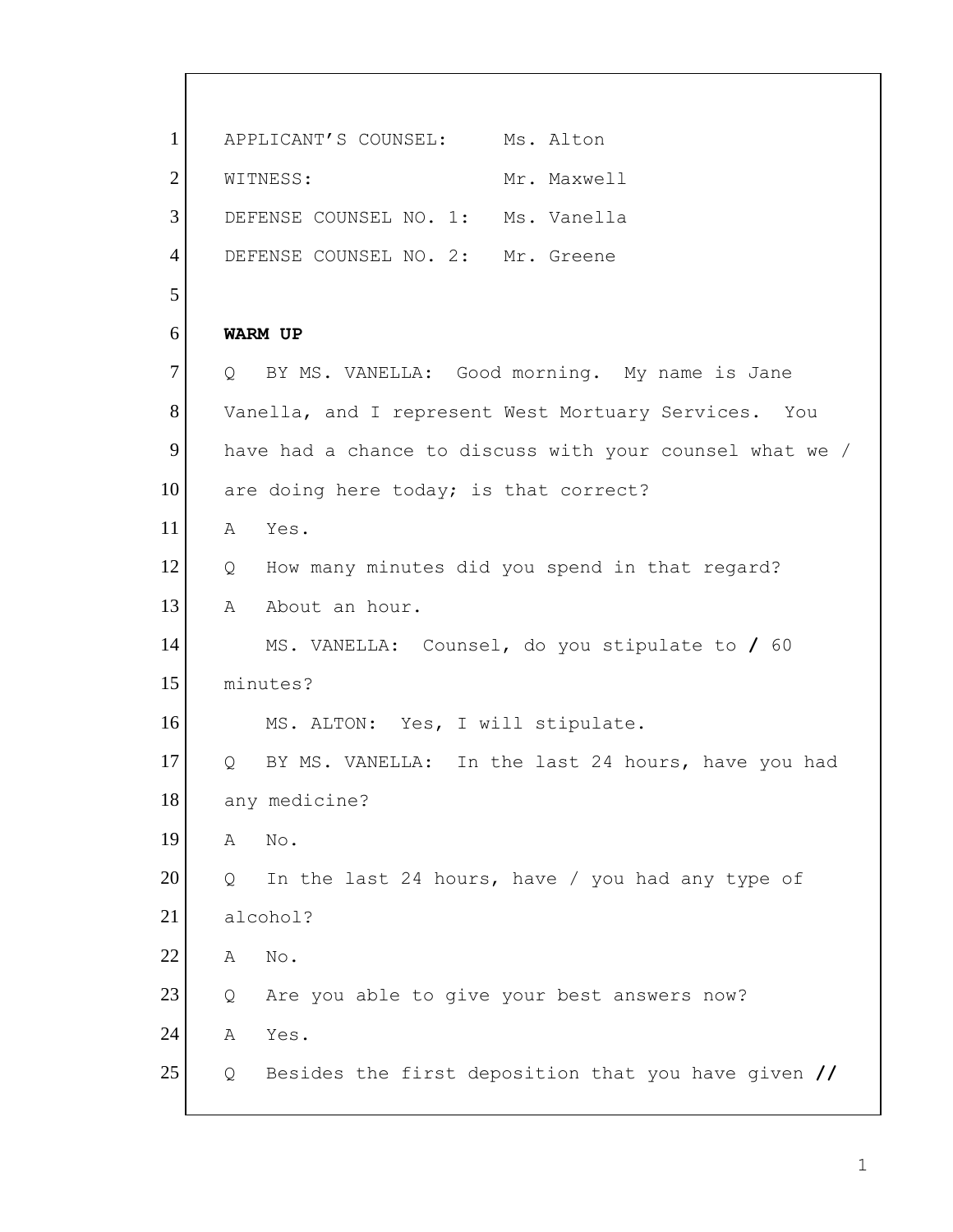MR. GREENE: Could you please repeat that, Counsel?<br>I did not hear it. 1 2 3 4 5 6 7 8 9 10 11 12 13 14 15 16 17 18 19 20 21 22 23 24 25 in this case, have you ever had your deposition taken before in another matter? A No. Q Have you been seen by a Dr. Robert Sanchez with / respect to your claim against West Mortuary Services? MS. VANELLA: Sure thing. MR. GREENE: Thanks. Q BY MS. VANELLA: Have you ever **///** been seen by a Dr. Robert Sanchez with regard to your case against West Mortuary Services? A Yes, it was twice. Q About when were those dates? / A The last one was in November of last year. Q November 2017? A Yes. Q And the time before that, was that in 2016? **/\*(1)**  A Correct. Q Besides Dr. Sanchez, have you seen any other doctors with respect to your case against my client? A Yes, ma'am. Q Who else have you seen? / A Dr. Olsen. Q Have you also been seen by a Dr. Mateo?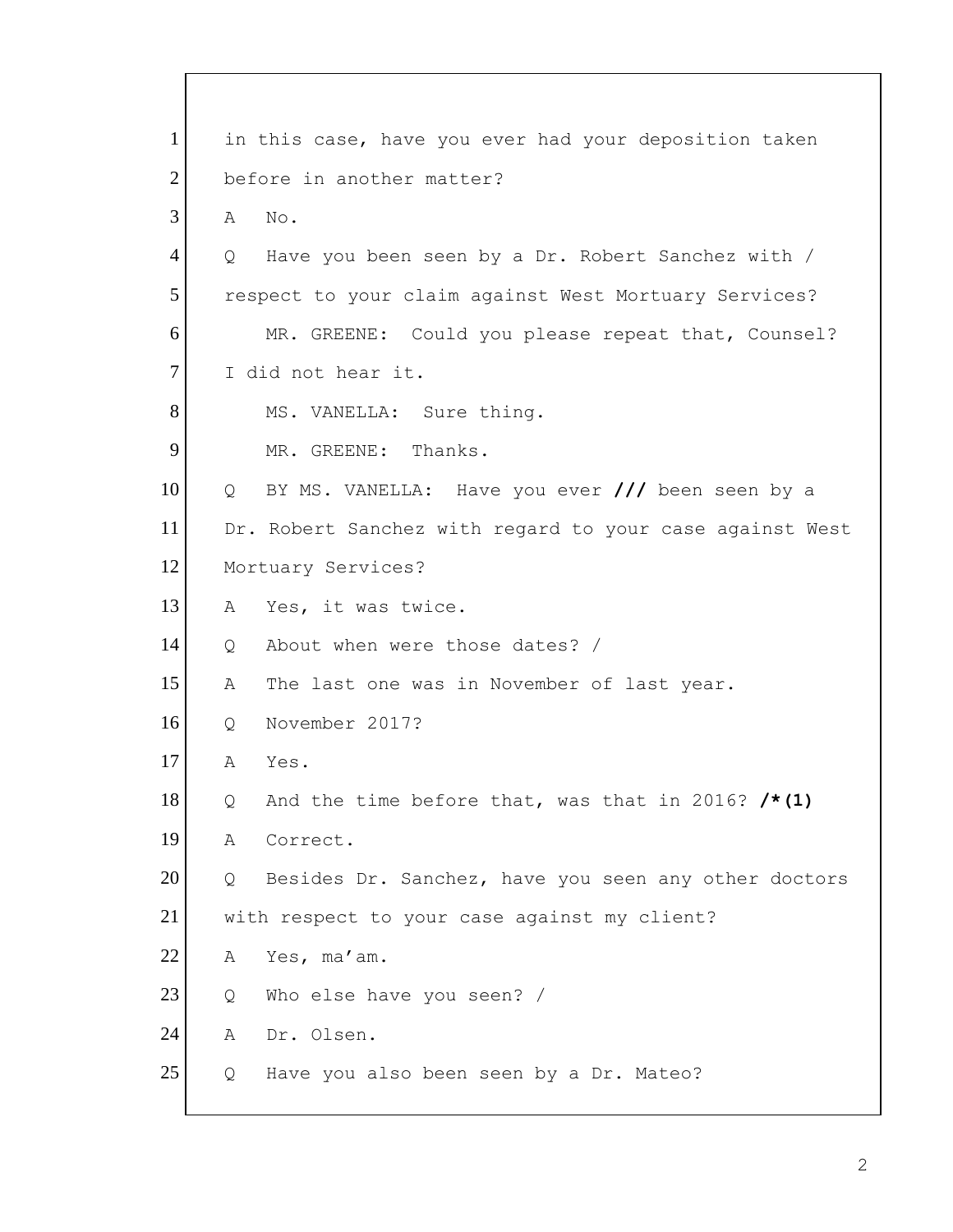| 1              | A | I think he is at the same office as Dr. Olsen.        |
|----------------|---|-------------------------------------------------------|
| $\overline{2}$ | Q | Have you been / seen by Dr. Mateo?                    |
| 3              | Α | Yes, I actually have.                                 |
| 4              | Q | How many times have you seen him?                     |
| 5              |   | Objection. Vague as to time.<br>MS. ALTON:            |
| 6              |   | MR. GREENE: I am sure she means / ever, Counsel.      |
| $\overline{7}$ |   | MS. VANELLA: I will clarify the question.             |
| 8              |   | MS. ALTON: That would be best. Thanks.                |
| 9              | Q | BY MS. VANELLA: How many times total have you ever    |
| 10             |   | seen Dr. Mateo?                                       |
| 11             | A | I don't know // exactly.                              |
| 12             | Q | Can you provide me with an estimate?                  |
| 13             | Α | I am not sure.                                        |
| 14             | Q | Do you believe you have seen him more than 100 times? |
| 15             | Α | Oh, / no, nothing like that.                          |
| 16             | Q | Do you believe you have seen him on more than ten     |
| 17             |   | occasions?                                            |
| 18             | А | I estimate I have seen him about five times. ///      |
| 19             | Q | How about Dr. Olsen? Do you know about how many       |
| 20             |   | times you treated with Dr. Olsen for this claim?      |
| 21             | A | No, I don't remember.                                 |
| 22             | Q | Are you / able to provide any type of an estimate?    |
| 23             | А | I really can't say.                                   |
| 24             | Q | Do you believe it is more than 100 times?             |
| 25             | А | Well, no, it /*(2) would not be that many occasions.  |
|                |   |                                                       |

 $\mathbf l$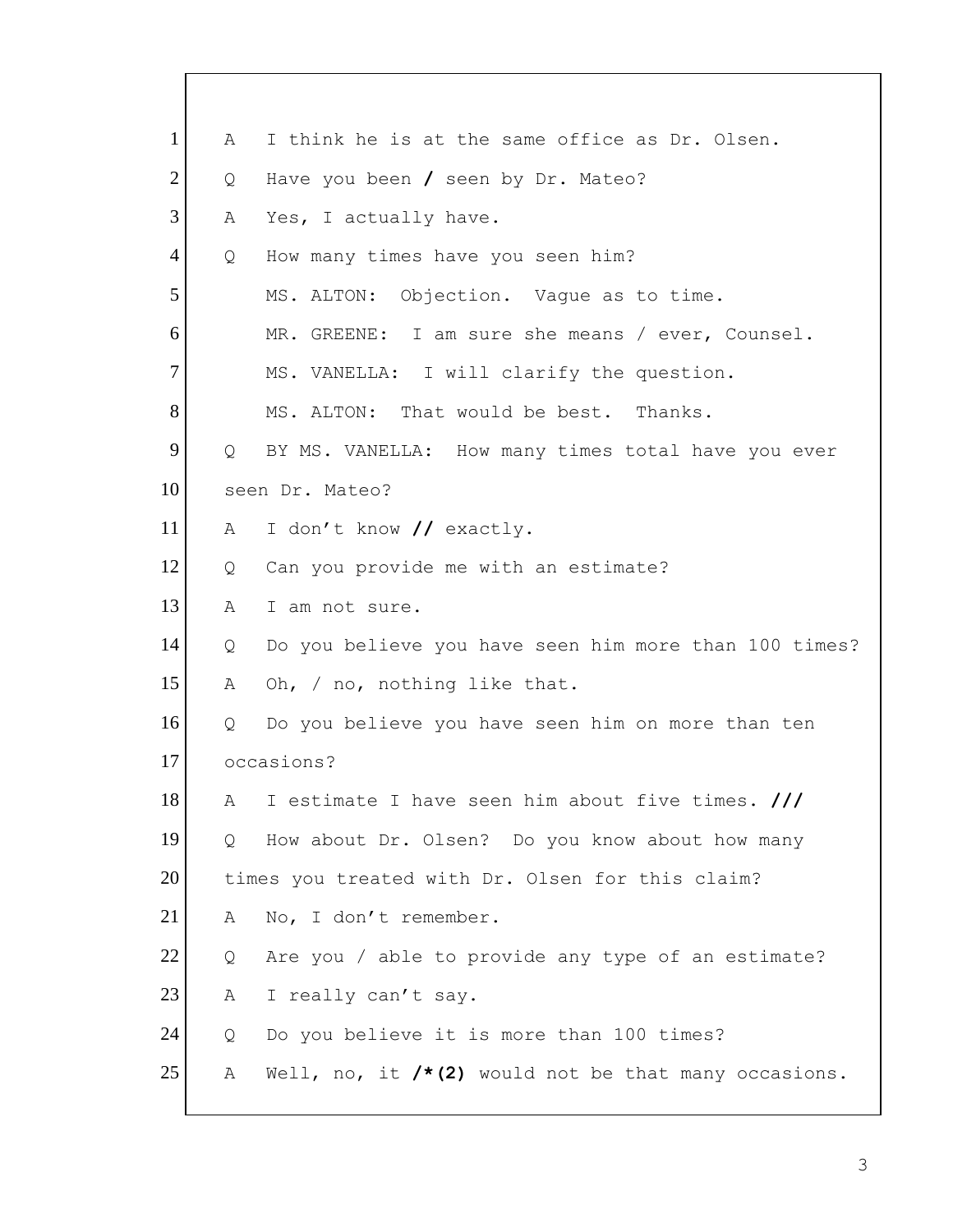1 2 3 4 5 6 7 8 9 10 11 12 13 14 15 16 17 18 19 20 21 22 23 24 25 Q I am just attempting to help you narrow down a range for me. A I understand. Q Was it more than / ten times that you saw Dr. Olsen for this injury? A It was probably right around ten times. Q And then what about Dr. Sanchez? How many **/** times have you seen Dr. Sanchez? MS. ALTON: Objection. Asked and answered. MR. GREENE: No, she is asking about Dr. Sanchez now. It would be another doctor. MS. ALTON: Oh, my / mistake. I am sorry I interrupted you, Counsel. MR. GREENE: You are not objecting, then? MS. ALTON: Yes. Q BY MS. VANELLA: Moving back to the question, how many times have you treated **//** with Dr. Sanchez? A I think I only saw that doctor just the one time. Q Okay. In addition to these three doctors, have you been seen / by any other doctors? A You mean ever in my life? Q No, I am asking just with respect to the injury claims that you have against **///** West Mortuary Services. A Those are the only three that I can remember at this time.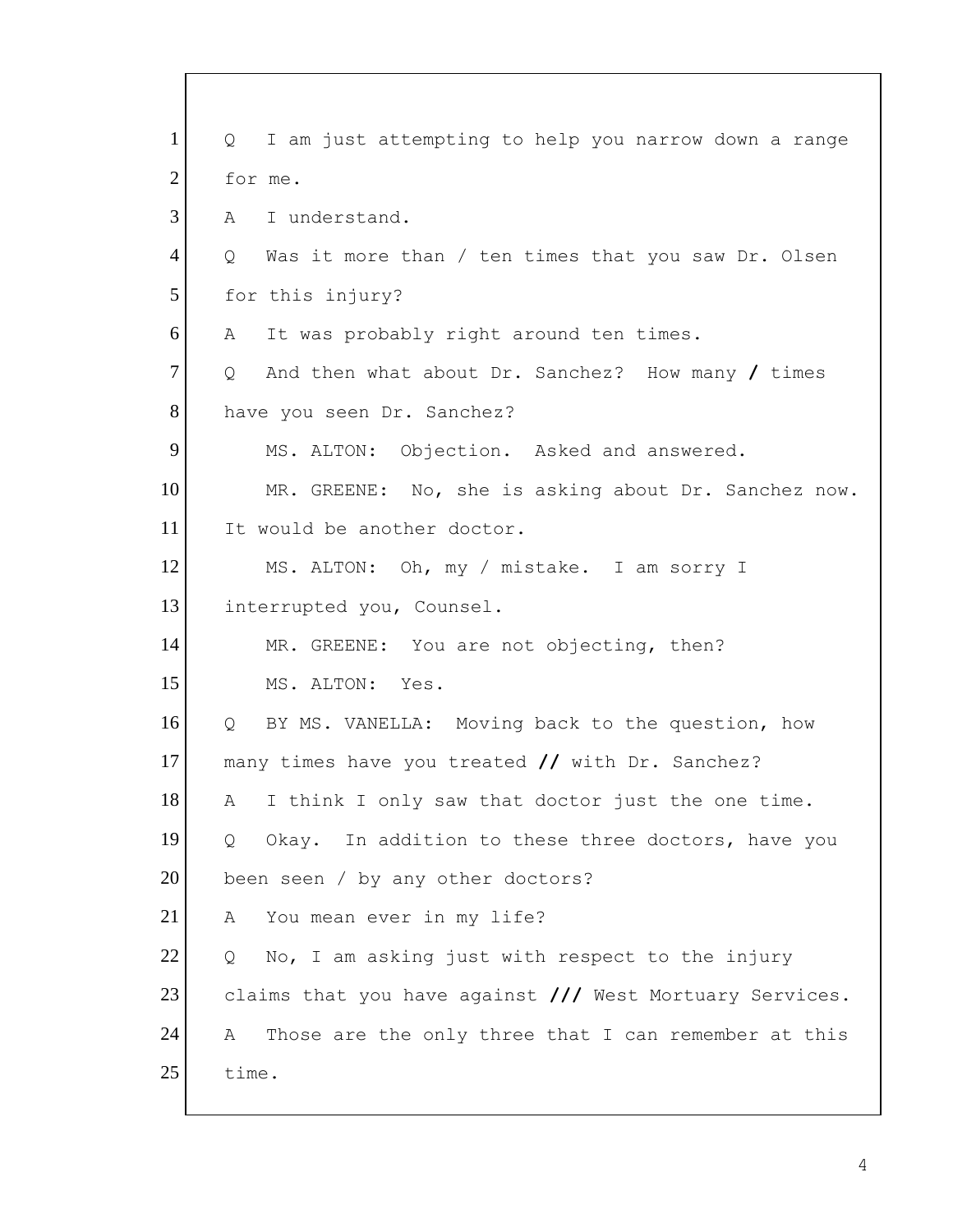Q All right. Let me change gears slightly. Have you been / given any physical therapy with regard to the injury claims you have against my client? A Yes, that is correct. I have had quite a lot. **/\*(3) \*\*END OF WARMUP\*\***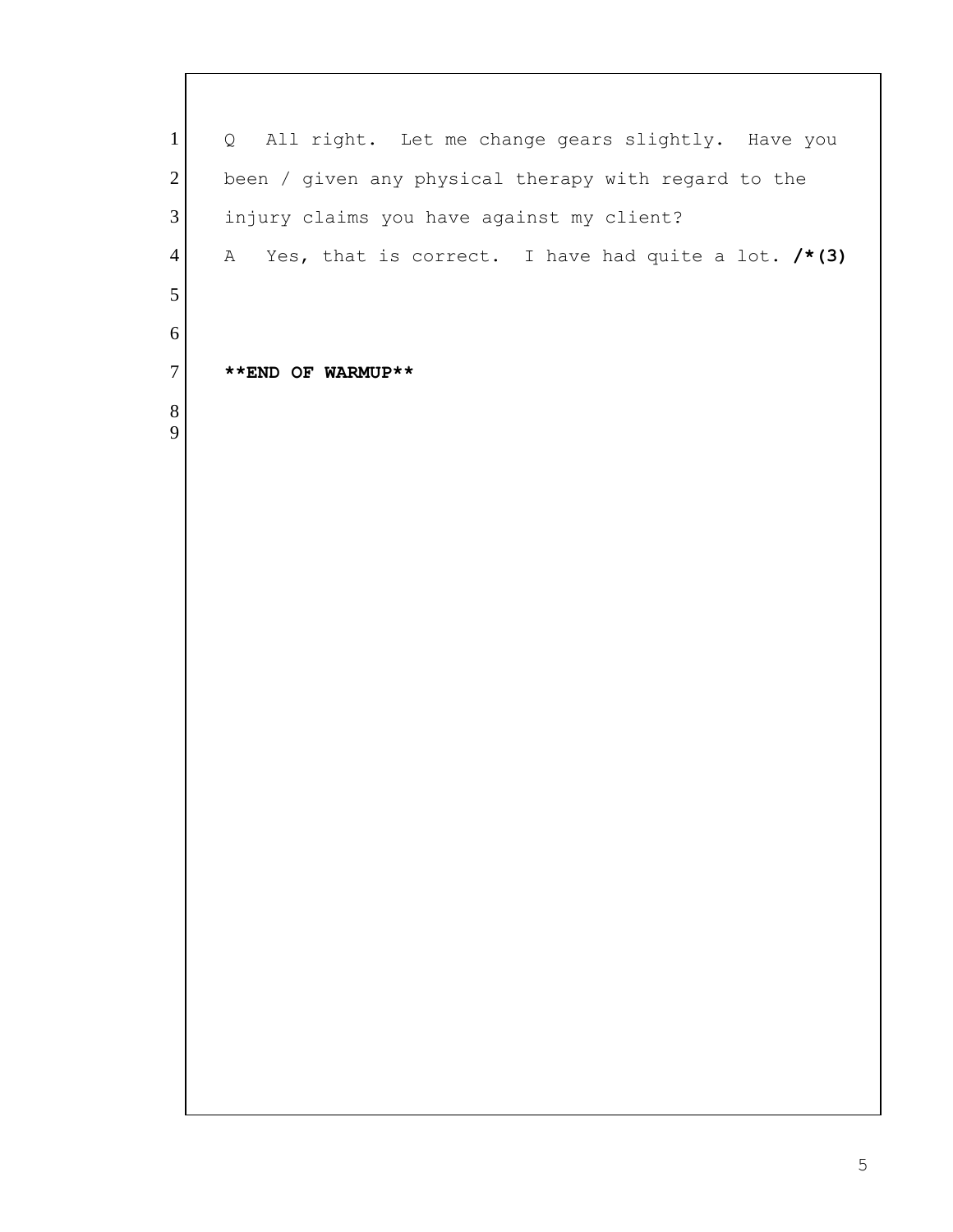| $\mathbf{1}$   | <b>EXAM</b>                                                |
|----------------|------------------------------------------------------------|
| $\overline{2}$ | Are you able to give me any kind of estimate of how<br>Q   |
| 3              | many times you have received physical therapy in           |
| 4              | connection with this claim?                                |
| 5              | I / had therapy to my knees, my arms, my elbows.<br>A<br>I |
| 6              | do not remember how many sessions.                         |
| 7              | More than ten sessions?<br>Q                               |
| 8              | Α<br>Yes.                                                  |
| 9              | More than 20 sessions? /<br>Q                              |
| 10             | I do not believe so. It was different for the knees<br>Α   |
| 11             | and the rest of the body.                                  |
| 12             | When you get physical therapy for your knees, / would<br>Q |
| 13             | you also be getting therapy for your arms during the       |
| 14             | same $--$                                                  |
| 15             | No.<br>Α                                                   |
| 16             | -- session?<br>Q                                           |
| 17             | Α<br>No.                                                   |
| 18             | If you could, please wait for me to finish my //<br>Q      |
| 19             | question before you start to answer.                       |
| 20             | MS. ALTON: You have to allow her to finish her             |
| 21             | question completely before you speak.                      |
| 22             | THE WITNESS: I am sorry.                                   |
| 23             | MR. GREENE: It is hard / to wait when you know what        |
| 24             | the question is probably going to be.                      |
| 25             | BY MS. VANELLA: When you are saying ten sessions,<br>Q     |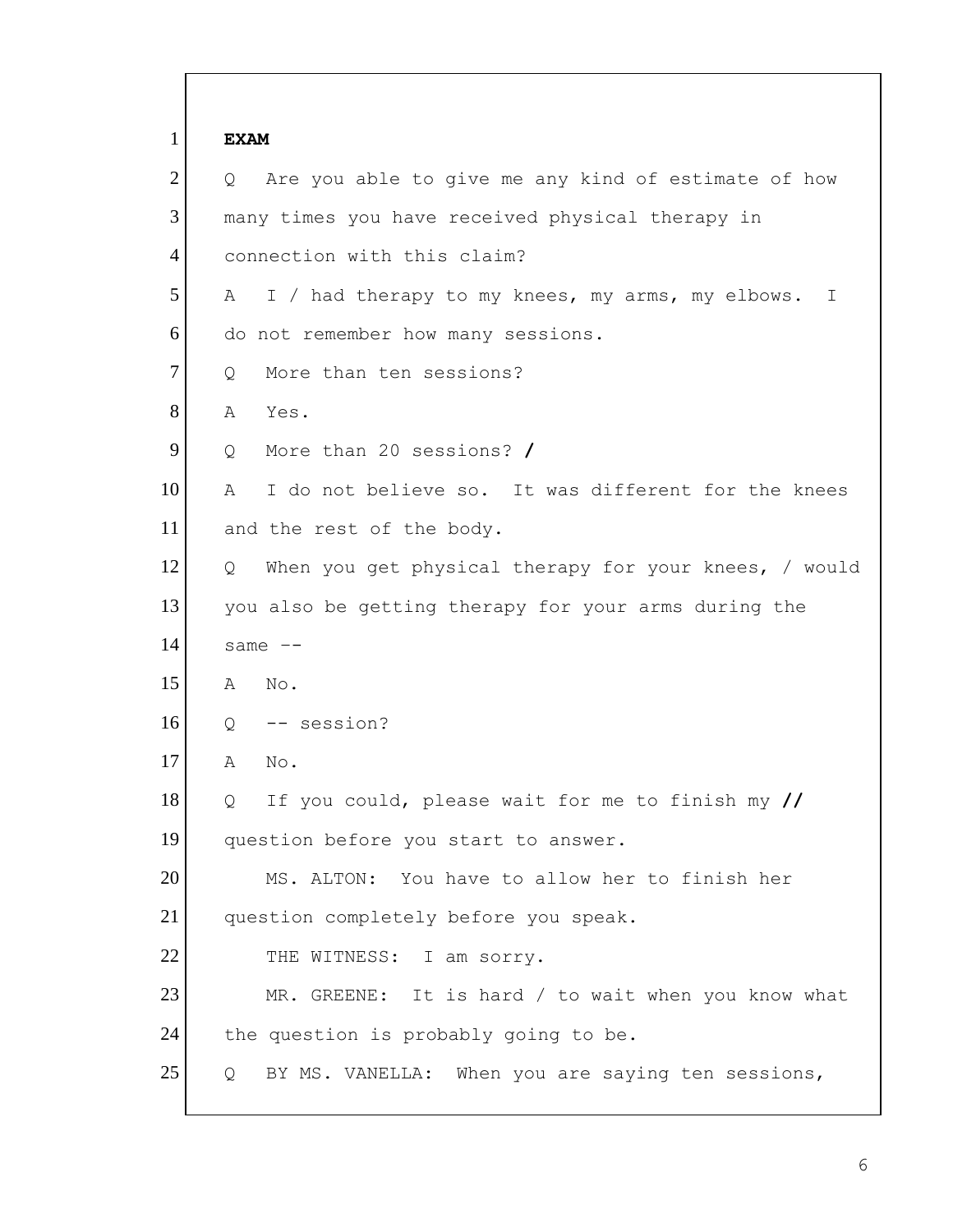1 2 3 4 5 6 7 8 9 10 11 12 13 14 15 16 17 18 19 20 21 22 23 24 25 are you meaning more than ten **///** therapy sessions for your knees, more than ten for your arms? Is that what you mean? A I received so many. It was definitely more than / ten physical therapy sessions for my knees; more than ten for my arms, my shoulders, and my neck. Those all occurred at different times. Q Did **/\*(1)** you say "different times"? A Yes, "different times." Q When is the last time you received physical therapy to your knees? A For the right knee only. I / do not remember when it ended. Q Okay. Was it in 2017? A Yes. Q Do you recall when you first got the physical therapy for **/** your right knee? A Yes. I remember, but not the day. Q When, approximately, did you first receive therapy to your right knee? A In the beginning of / 2016. Q Have you received physical therapy with regard to your left knee? A No, ma'am. Q All right. Did you get physical therapy to your **//**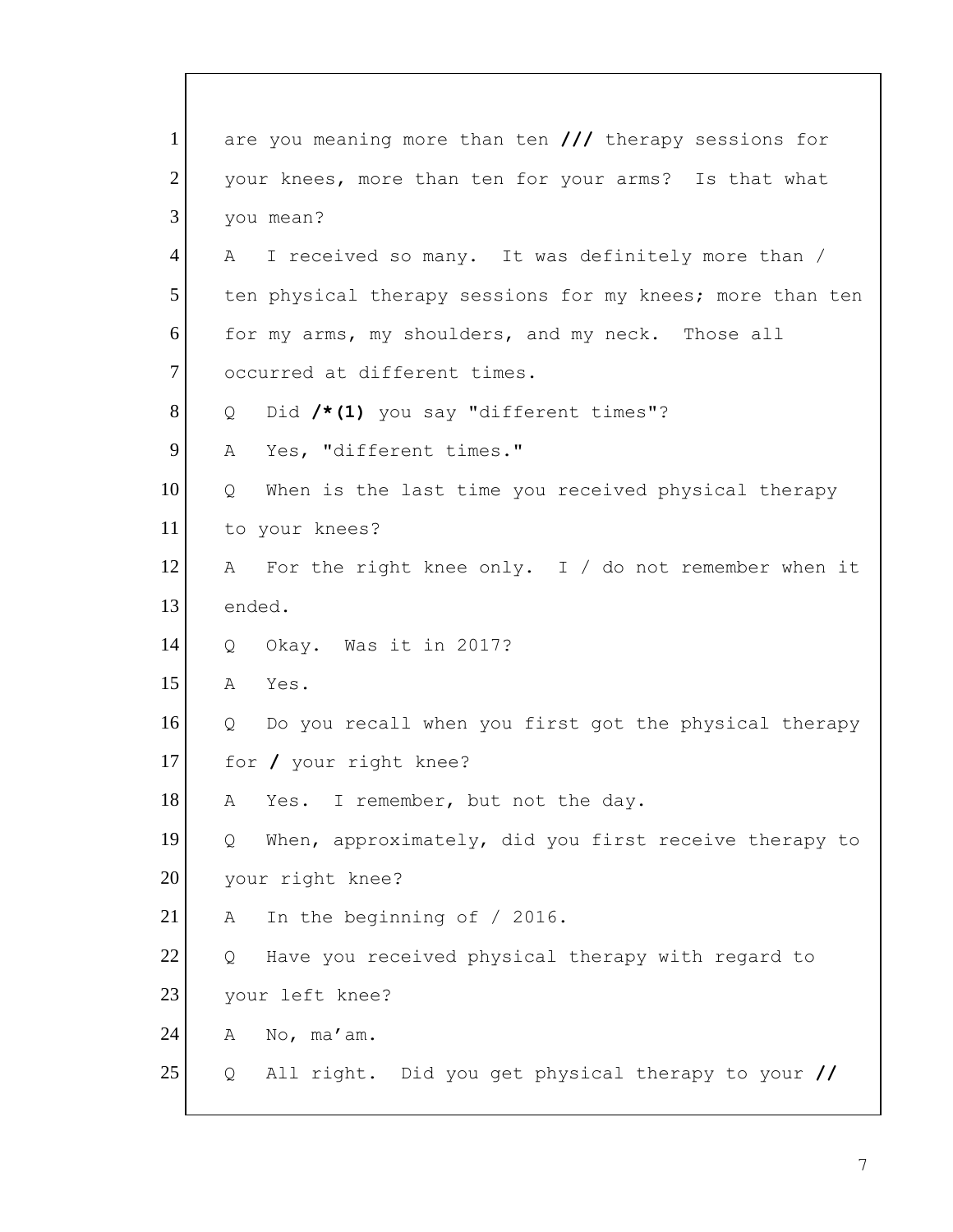| $\mathbf{1}$   | arm?   |                                                        |
|----------------|--------|--------------------------------------------------------|
| $\overline{2}$ | А      | Yes.                                                   |
| 3              | Q      | When did you last receive physical therapy to your     |
| $\overline{4}$ |        | right arm?                                             |
| 5              | Α      | It was last year, too.                                 |
| 6              | Q      | Did you receive physical therapy for your / left arm?  |
| $\tau$         | A      | Yes.                                                   |
| 8              | Q      | Did you receive physical therapy for your right        |
| 9              | elbow? |                                                        |
| 10             | A      | Yes.                                                   |
| 11             |        | MS. ALTON: Counsel, I just want to note that all of    |
| 12             |        | this was covered $\frac{1}{1}$ in the last deposition. |
| 13             |        | MS. VANELLA: Are you instructing him not to answer?    |
| 14             |        | MS. ALTON: I am just noting it for the record.         |
| 15             |        | MR. GREENE: I disagree that we went into / this        |
| 16             |        | level of detail.                                       |
| 17             |        | MS. ALTON: I have made my record. You may proceed.     |
| 18             | Q      | BY MS. VANELLA: Did you receive any therapy for your   |
| 19             |        | left elbow?                                            |
| 20             | A      | Yes. That is correct. $/* (2)$                         |
| 21             |        |                                                        |
| 22             |        | (End of warmup - continue without stopping)            |
| 23             |        |                                                        |
| 24             |        |                                                        |
| 25             |        |                                                        |
|                |        |                                                        |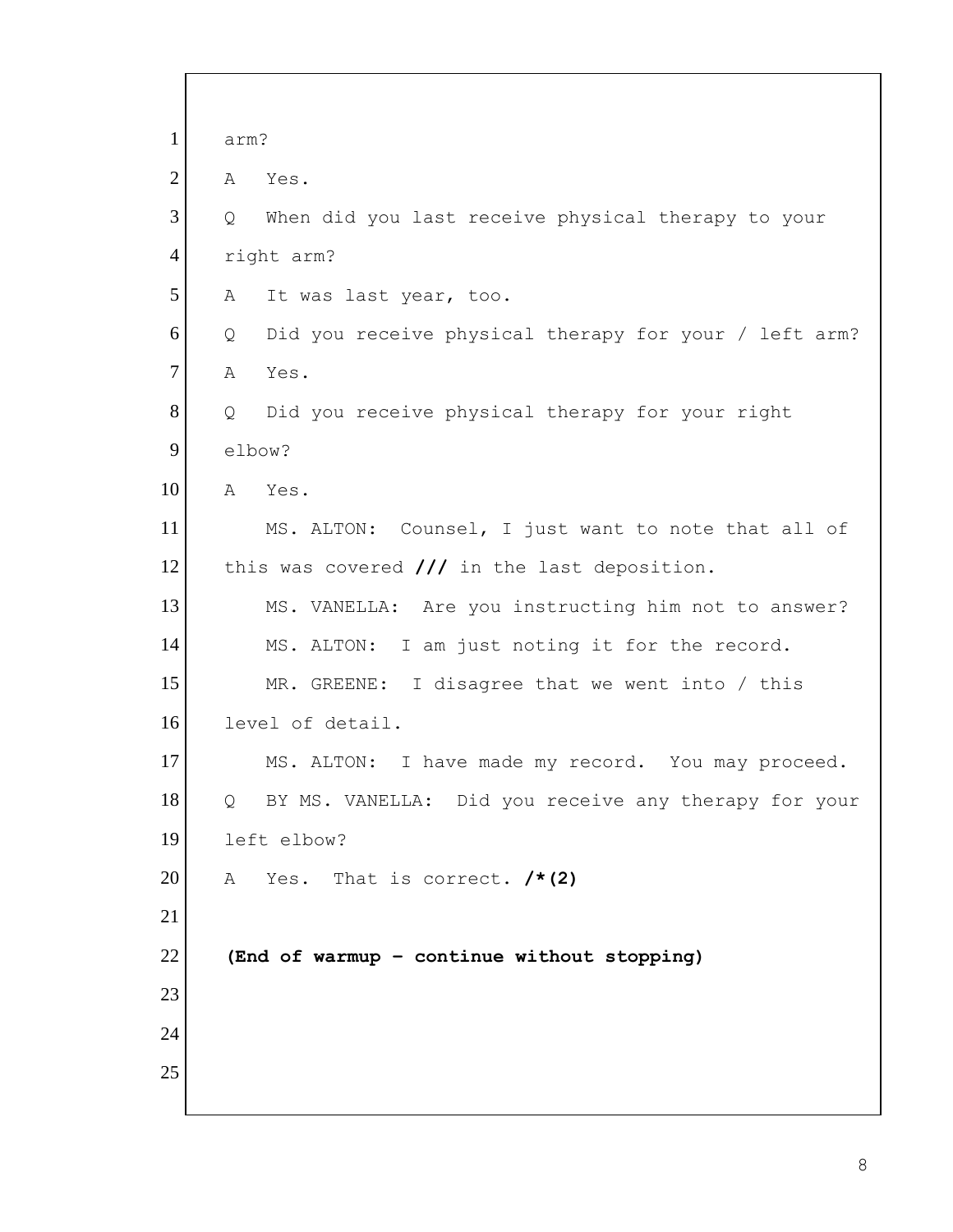| $\mathbf{1}$   |   | START TYPING                                        |
|----------------|---|-----------------------------------------------------|
| $\overline{2}$ | Q | BY MS. VANELLA: Did you get any therapy for any     |
| 3              |   | other body part?                                    |
| $\overline{4}$ | Α | Just my shoulders and neck.                         |
| 5              | Q | All right. Any other body parts that you got        |
| 6              |   | therapy / for?                                      |
| $\overline{7}$ | Α | Not really, no.                                     |
| 8              | Q | When was your last day working for West Mortuary?   |
| 9              | Α | I think that it was May 30, 2015.                   |
| 10             | Q | I am sorry. / Did you say May 30?                   |
| 11             | Α | It was May 30, I believe.<br>Yes.                   |
| 12             | Q | And then when you had stopped working for West      |
| 13             |   | Mortuary Services, did you / apply for unemployment |
| 14             |   | benefits?                                           |
| 15             | Α | No, ma'am. I did not.                               |
| 16             | Q | Well, did you apply for state disability?           |
| 17             | Α | I think that I did it after that. //<br>No.         |
| 18             | Q | Listen to what I am asking. I am asking after you   |
| 19             |   | stopped working for West Mortuary Services, did you |
| 20             |   | decide that you would then apply / for disability   |
| 21             |   | benefits?                                           |
| 22             | Α | Yes.                                                |
| 23             | Q | When did you apply for those benefits?              |
| 24             | Α | June 2016. No. That is not right. Excuse me.        |
| 25             |   | MS. ALTON: I think I /// am going to object again   |

 $\mathbf{I}$ 

9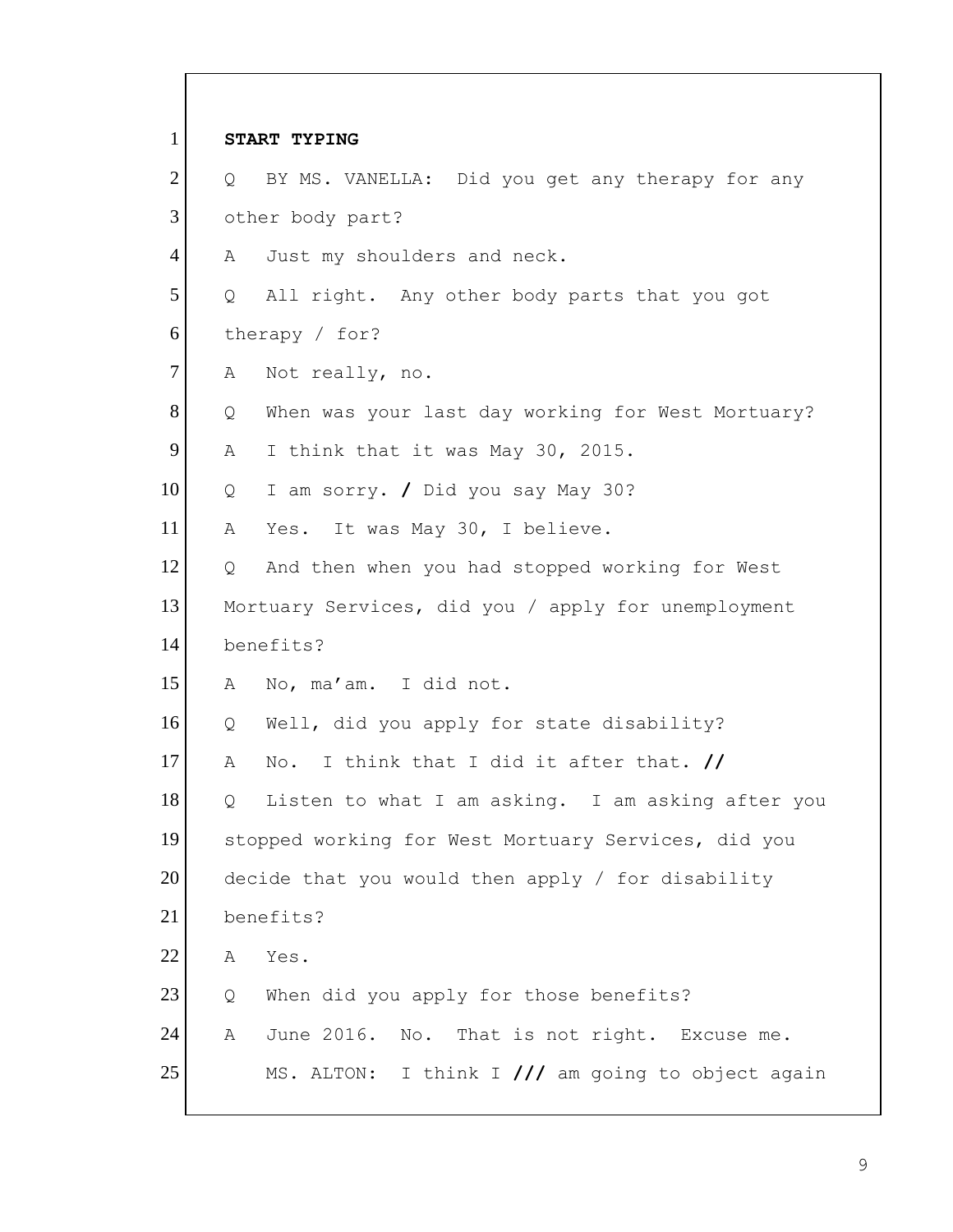1 2 3 4 5 6 7 8 9 10 11 12 13 14 15 16 17 18 19 20 21 22 23 24 25 here. This was also covered in the prior depo. MS. VANELLA: Okay. MR. GREENE: Is your objection asked and answered? MS. ALTON: Yes, it is. MS. VANELLA: Are / you instructing him not to answer? MS. ALTON: No. But it looks like he is having trouble remembering. I am just telling you that it was in **/(\*1)** the last deposition. THE WITNESS: The last time I received it was in March, 2015. Q BY MS. VANELLA: So in the prior depo it was established that after / you stopped working for West Mortuary, you had applied for benefits through EDD; is that right? A Yes. Q Before that date, had you ever **/** applied for benefits through EDD? A No. Q Before that date, had you ever received benefits from EDD? A No. Q After you stopped working / for Johnson Trucking but before you had worked for West Mortuary and before doing the work at the cemetery, did you work somewhere else?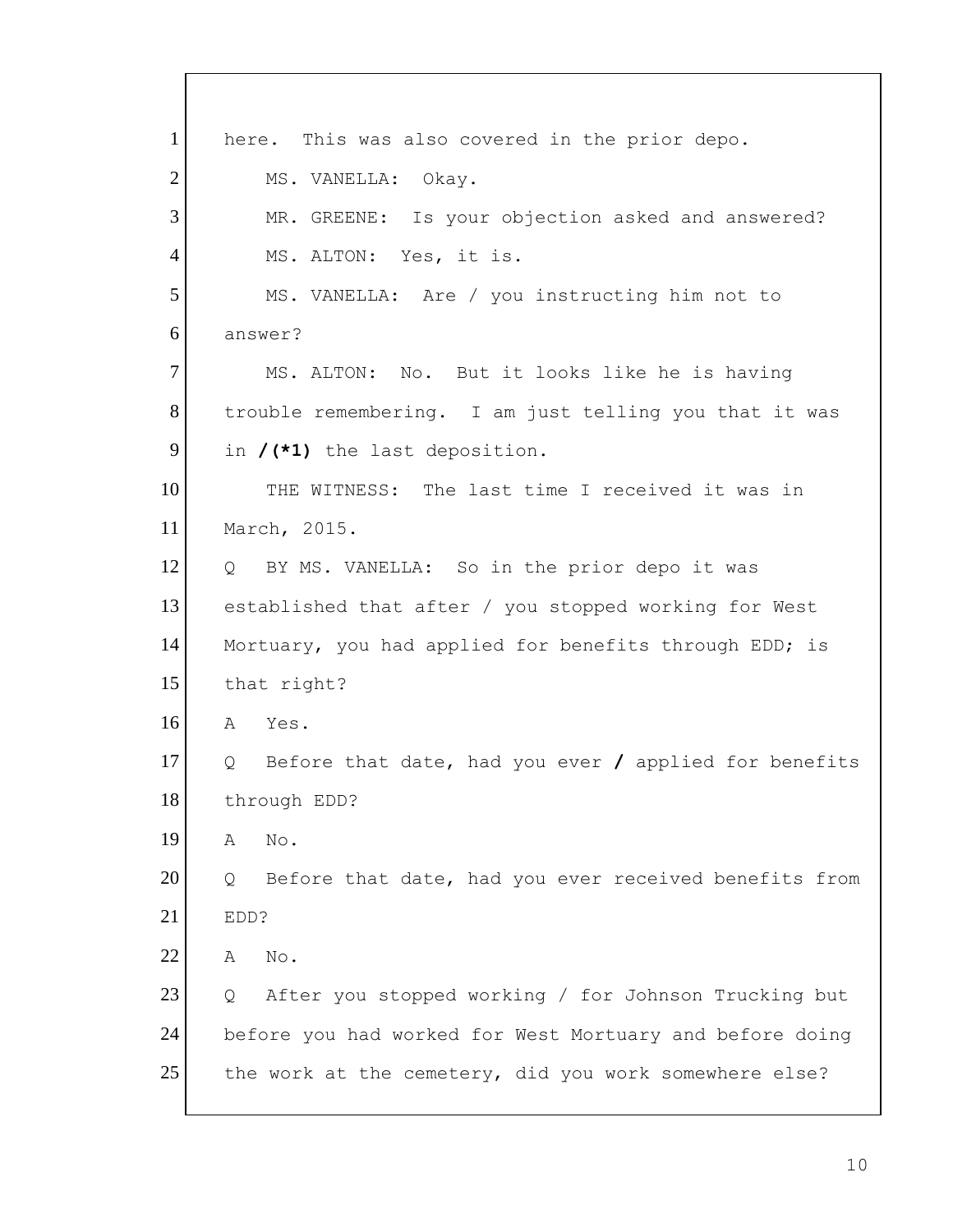| $\mathbf{1}$   | $No.$ //<br>A                                              |
|----------------|------------------------------------------------------------|
| $\overline{2}$ | Now, my notes say that you currently have a claim for<br>Q |
| 3              | injury against West Mortuary Services. Is that right?      |
| $\overline{4}$ | Yes.<br>А                                                  |
| 5              | Do you know the body / parts that you are currently<br>Q   |
| 6              | alleging were injured at West Mortuary Services?           |
| 7              | Yes.<br>A                                                  |
| 8              | What are those body parts?<br>Q                            |
| 9              | My knee, right knee. It is my /// shoulders, both of<br>Α  |
| 10             | them, and my elbows and wrists, my hands. And they found   |
| 11             | a hernia. I have depression. I think that is all.          |
| 12             | Okay. / For the right knee you are claiming an injury<br>Q |
| 13             | that you say came from your employment with West           |
| 14             | Mortuary. Do you recall a time when $/(*2)$ you first      |
| 15             | noticed that you were having pain in your right knee?      |
| 16             | I remember the incident very well. I was --<br>A           |
| 17             | That was calling for just / a yes or no.<br>MS. ALTON:     |
| 18             | MR. GREENE: If you continue interrupting, we are           |
| 19             | going to be here all day.                                  |
| 20             | MS. VANELLA: Not to worry, Counsel. I will just ask        |
| 21             | the / next question.                                       |
| 22             | What happened?<br>Q                                        |
| 23             | Well, I was digging out two specific plots at the<br>A     |
| 24             | same time. I was running to go retrieve a tool.<br>The $/$ |
| 25             | ground there is very irregular and uneven, and I tripped   |
|                |                                                            |

I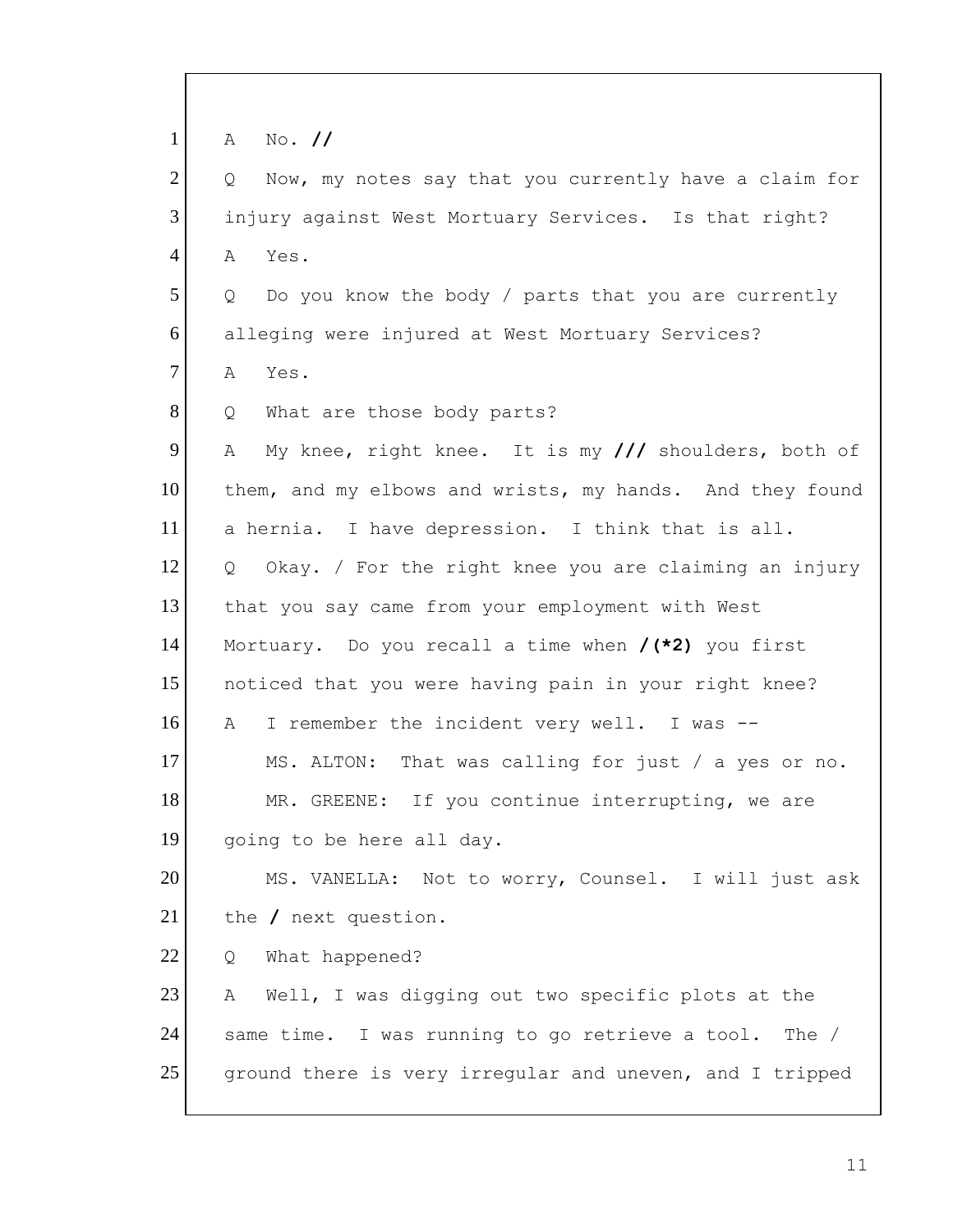1 2 3 4 5 6 7 8 9 10 11 12 13 14 15 16 17 18 19 20 21 22 23 24 25 over a flowerpot. Q Is that when you sustained the injury? A Well, I felt a click **//** but did not pay attention to it and continued working. Q Are you saying there was no pain at that point? A At the moment I did / not feel any big problem. I kept on working. After that, there was just pain. Q Did you report the incident to anyone? A I reported it **///** to the supervisor the following day because at the time I did not think it was a big deal. Q What is your supervisor's name? A His / name is Jesse Garcia. Q Where was the pain that you were experiencing? A In my right knee. Q After that occurred to your right knee, did you **/(\*3)**  go to any type of medical provider for treatment or some therapy? A When I told my boss, he did not do anything at all. MR. GREENE: Objection. / Nonresponsive. MS. ALTON: Please listen to the question and only answer that question. THE WITNESS: What was the question? Q BY MS. VANELLA: Did you receive any treatment for your right knee? A Well, **/** after that, I think I did have an appointment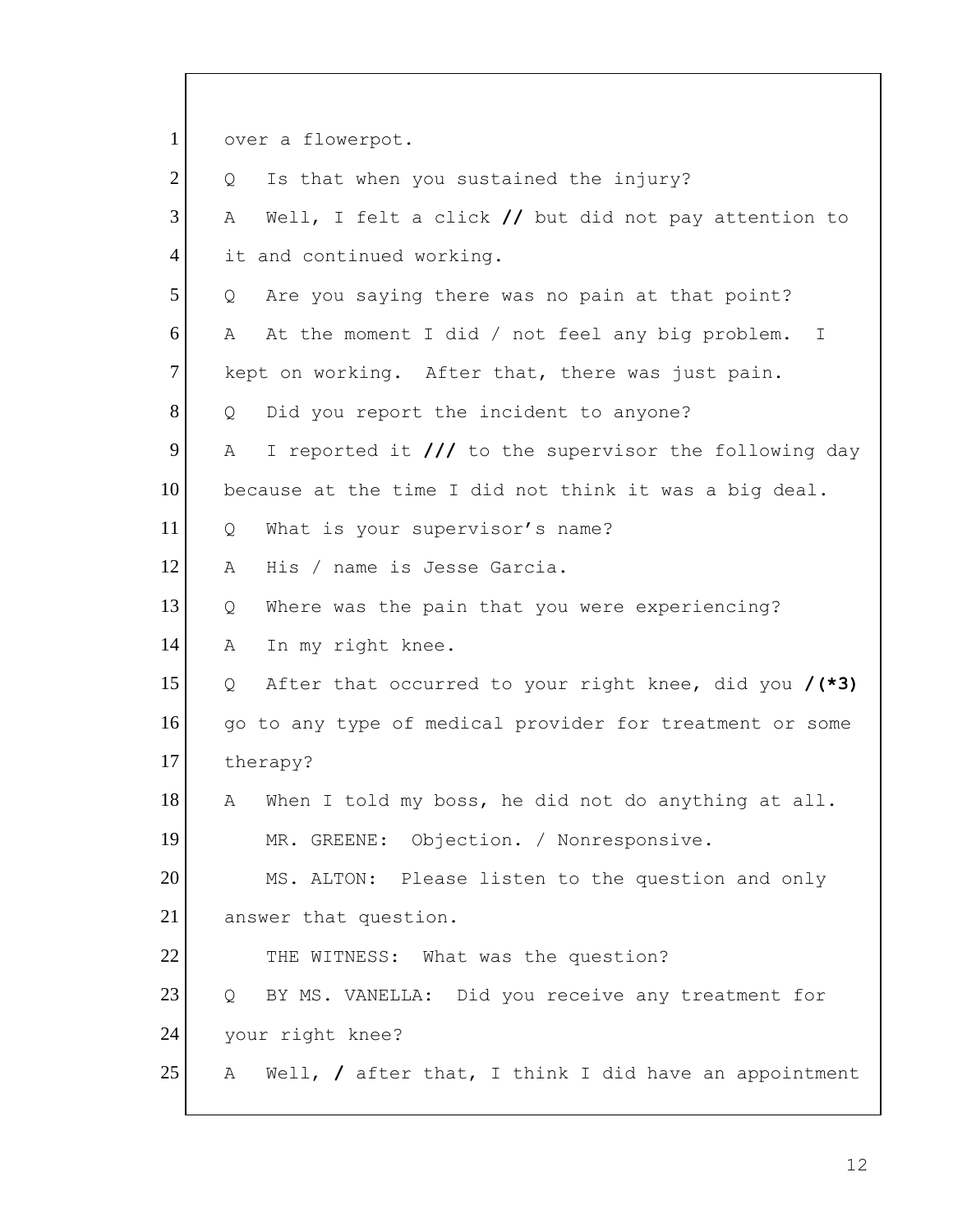1 2 3 4 5 6 7 8 9 10 11 12 13 14 15 16 17 18 19 20 21 22 23 24 25 with my family doctor. Q What did you tell your doctor about your knee at that point / in time? A I reported to him that I had increasing pain in my knee. Q Did you receive any treatment? A He told me that for the **//** moment I should use some heating pads. That is what I remember. And he said that if I had any problems, it was because of / my working. He told me to talk to my supervisor. Q Do you know where this personal doctor is located? A Yes. He is in the city **///** of Orange. I do not recall where. Q Do you remember the doctor's name? A Parsons is his last name. Q When you saw Dr. Garcia in about / 2016, was your only complaint involving pain to your right knee? A At that moment, yes. I went to see him because I had **/(\*4)** my appointment for my regular checkup. MR. GREENE: Was it like your yearly physical? THE WITNESS: Yes. It was mainly for my heart. I was taking pills for that. / Q BY MS. VANELLA: When you described the pain in your right knee to Dr. Parsons, did he give you any therapy or treatment?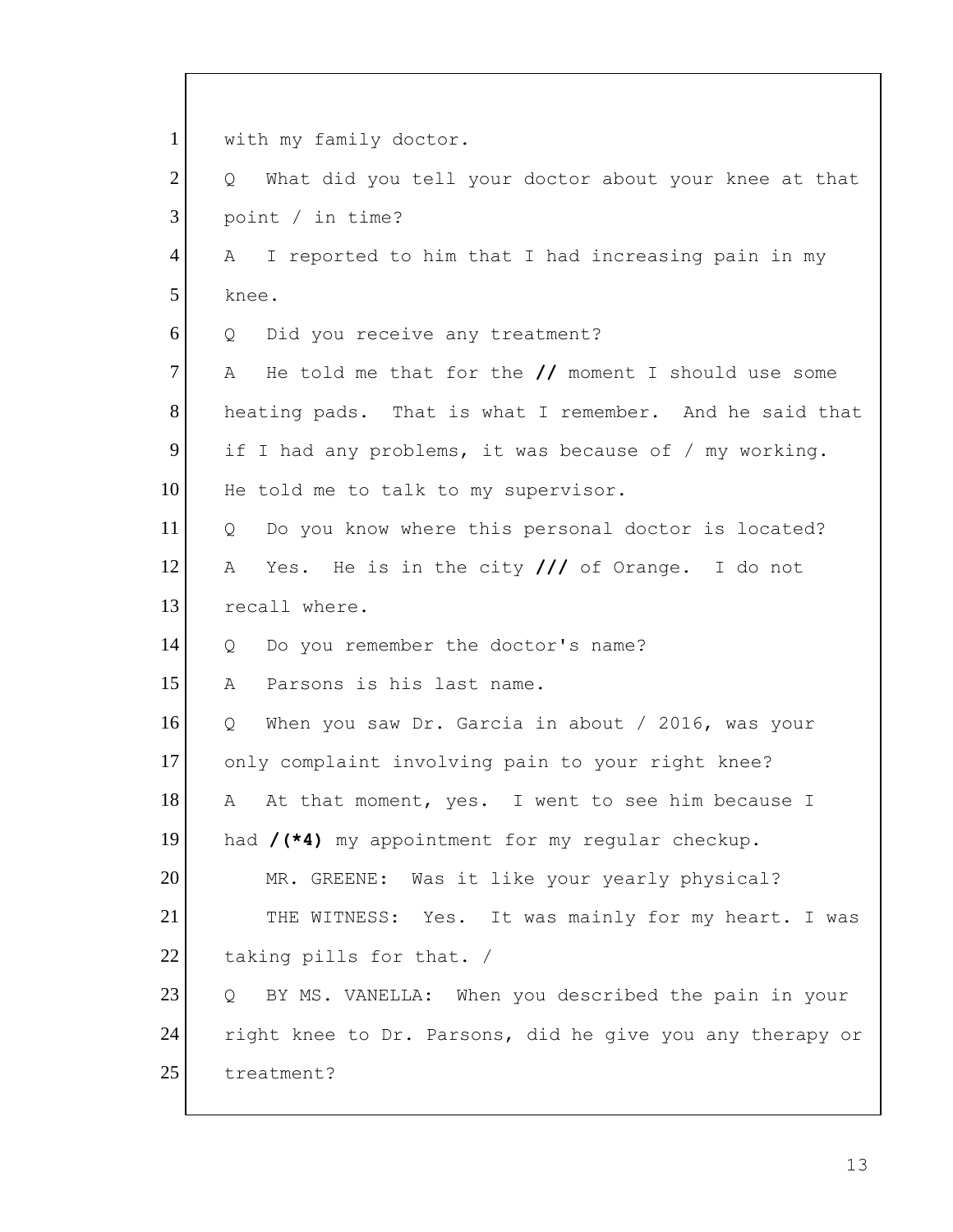| $\mathbf{1}$   | Α<br>No.                                                   |
|----------------|------------------------------------------------------------|
| $\overline{2}$ | Did he provide you / any medications?<br>Q                 |
| 3              | Α<br>No.                                                   |
| $\overline{4}$ | Did he advise that you should be wearing a brace?<br>Q     |
| 5              | He only told me to apply the heating pads.<br>A<br>No.     |
| 6              | Did Dr. / Parsons tell you what you should and should<br>Q |
| $\tau$         | not do? Did he give you maybe some restrictions or         |
| 8              | suggestions?                                               |
| 9              | No.<br>Α                                                   |
| 10             | Did Dr. Parsons tell you // that you could return<br>Q     |
| 11             | back to work at West Mortuary Services in your full        |
| 12             | capacity?                                                  |
| 13             | We did not speak about that. It was just the /<br>A        |
| 14             | comment that I made about my knee and the pain.            |
| 15             | But he never gave you any treatment or therapy at<br>Q     |
| 16             | that time?                                                 |
| 17             | MS. ALTON: Asked and answered, /// Counsel. Please         |
| 18             | move on.                                                   |
| 19             | MR. GREENE: Well, he can answer the question unless        |
| 20             | you are instructing him not to.                            |
| 21             | THE WITNESS: He examined it and said that I should /       |
| 22             | apply ice and that with time it was going to be resolved.  |
| 23             | BY MS. VANELLA: Did the pain to your right knee ever<br>Q. |
| 24             | resolve?                                                   |
| 25             | Not completely.<br>Α                                       |
|                |                                                            |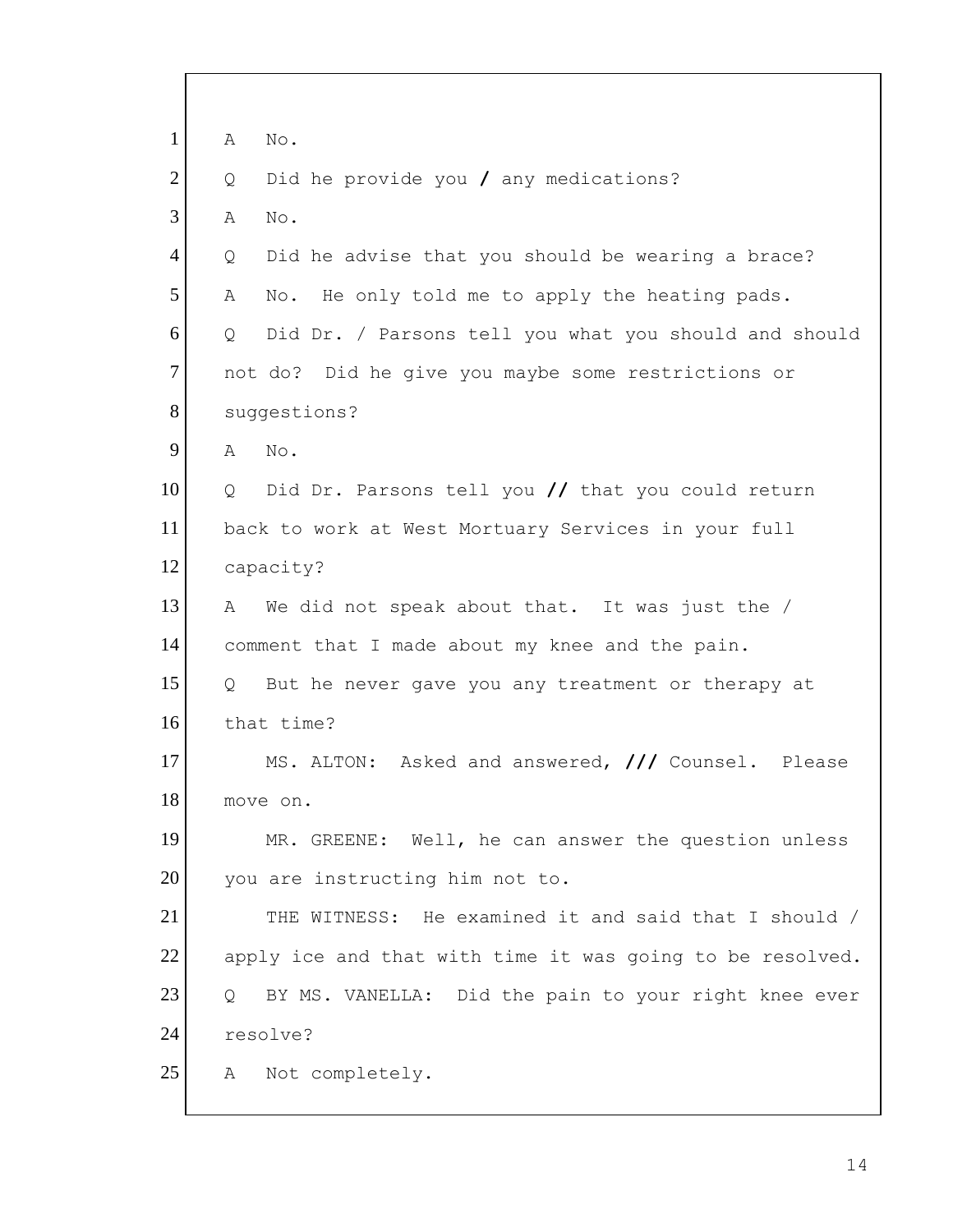| $\mathbf{1}$   | Q Do you $/(*)$ remember the next time there was any       |
|----------------|------------------------------------------------------------|
| $\overline{2}$ | pain in your knee?                                         |
| 3              | Not exactly. But when I did any walking, if I made<br>A    |
| $\overline{4}$ | wrong movements, it / was painful.                         |
| 5              | I want to explain something. Can I?                        |
| 6              | MS. ALTON: No. No. You have to just answer the             |
| $\tau$         | questions.                                                 |
| 8              | Q BY MS. VANELLA: Your attorney cannot answer the          |
| 9              | question for / you. Do you want a quick recess so that     |
| 10             | you can talk to your attorney?                             |
| 11             | A<br>No.                                                   |
| 12             | Is there something you want to explain further,<br>Q       |
| 13             | Mr. / Maxwell?                                             |
| 14             | Yes. In 2000 I had a hernia. I reported it to my<br>A      |
| 15             | manager. I went to see my doctor because my manager told   |
| 16             | // me to do that.                                          |
| 17             | Did you do as your manager had requested and go visit<br>Q |
| 18             | the doctor?                                                |
| 19             | Yes, I went to see my doctor, and / he sent me to<br>A     |
| 20             | surgery right away, that same day. I went to my personal   |
| 21             | doctor, and I ended up paying for the surgery myself. ///  |
| 22             | Did you believe the hernia was a work-related injury?<br>Q |
| 23             | I did not know if I got injured at work, what I had<br>A   |
| 24             | to do / or anything. And the supervisor did not tell me    |
| 25             | anything, either. He just told me to go to my doctor.      |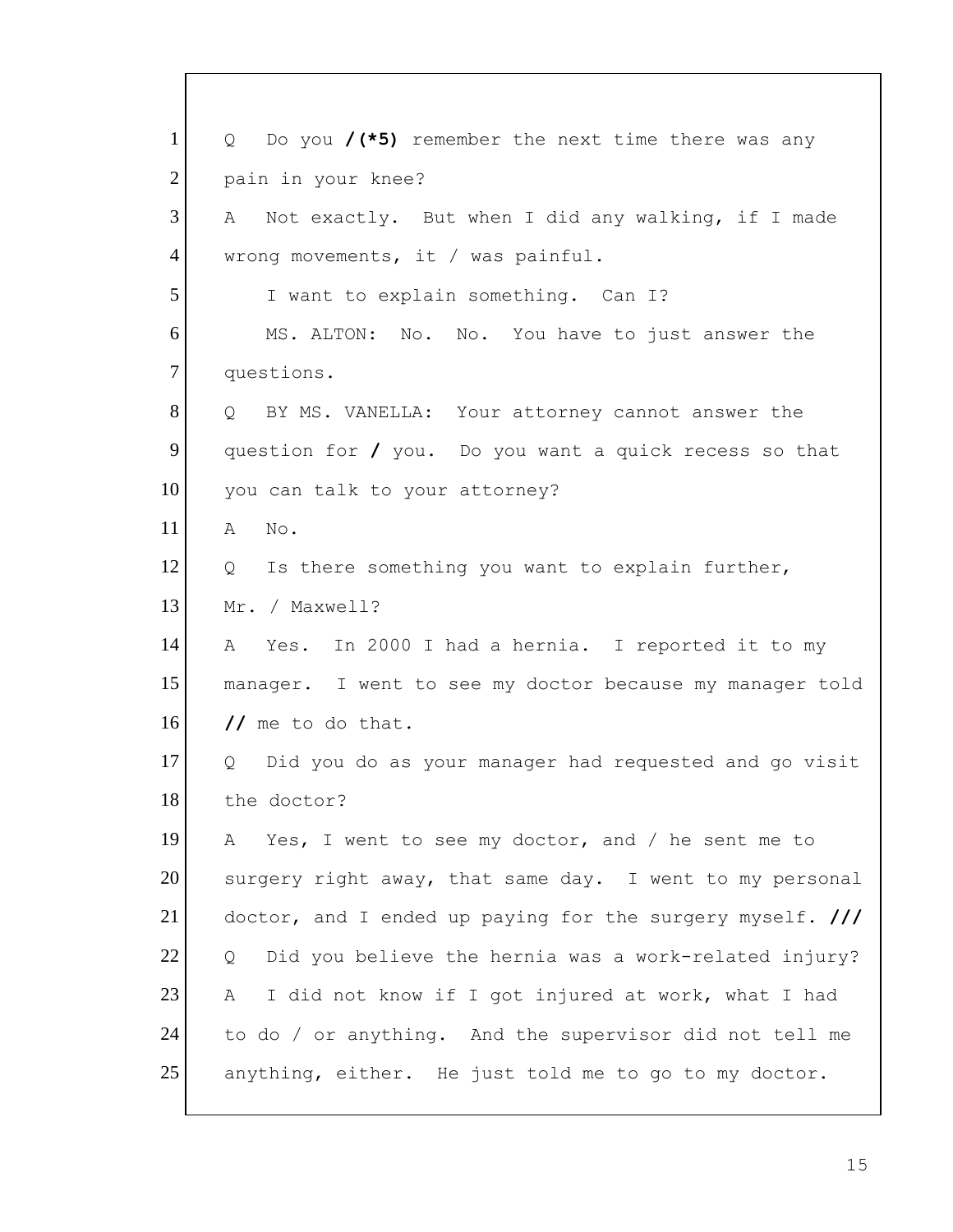| $\mathbf{1}$   | Did you file a workers' $/(*6)$ comp claim for this<br>$Q_{\rm c}$ |
|----------------|--------------------------------------------------------------------|
| $\overline{2}$ | injury, sir?                                                       |
| 3              | I ended up paying it. When this incident with my<br>A              |
| $\overline{4}$ | knee happened, I thought I had to pay for $/$ it also. I           |
| 5              | had medical insurance. But I thought I was going to end            |
| 6              | up paying for the treatment myself.                                |
| 7              | MR. GREENE: When did you say this / happened?                      |
| 8              | THE WITNESS: I believe it was in 2000 or so.                       |
| 9              | MR. GREENE: Objection. Relevance.                                  |
| 10             | THE WITNESS: What do I do now?                                     |
| 11             | MS. ALTON: Just wait for the next question.                        |
| 12             | BY MS. VANELLA: You have / been seen by Dr. Huron in<br>Q          |
| 13             | regard to your case against West Mortuary; right?                  |
| 14             | Yes, ma'am.<br>A                                                   |
| 15             | When you were seen by Dr. Huron, you understood //<br>Q            |
| 16             | that you had an obligation to be truthful to him; is that          |
| 17             | correct?                                                           |
| 18             | Oh, yes.<br>Α                                                      |
| 19             | And so you knew that Dr. Huron would ask you /<br>Q                |
| 20             | questions with regard to your medical history; is that             |
| 21             | right?                                                             |
| 22             | Yes.<br>Α                                                          |
| 23             | And you understood that it was your obligation to<br>Q             |
| 24             | give him a complete and /// accurate history; correct?             |
| 25             | Yes.<br>Α                                                          |
|                |                                                                    |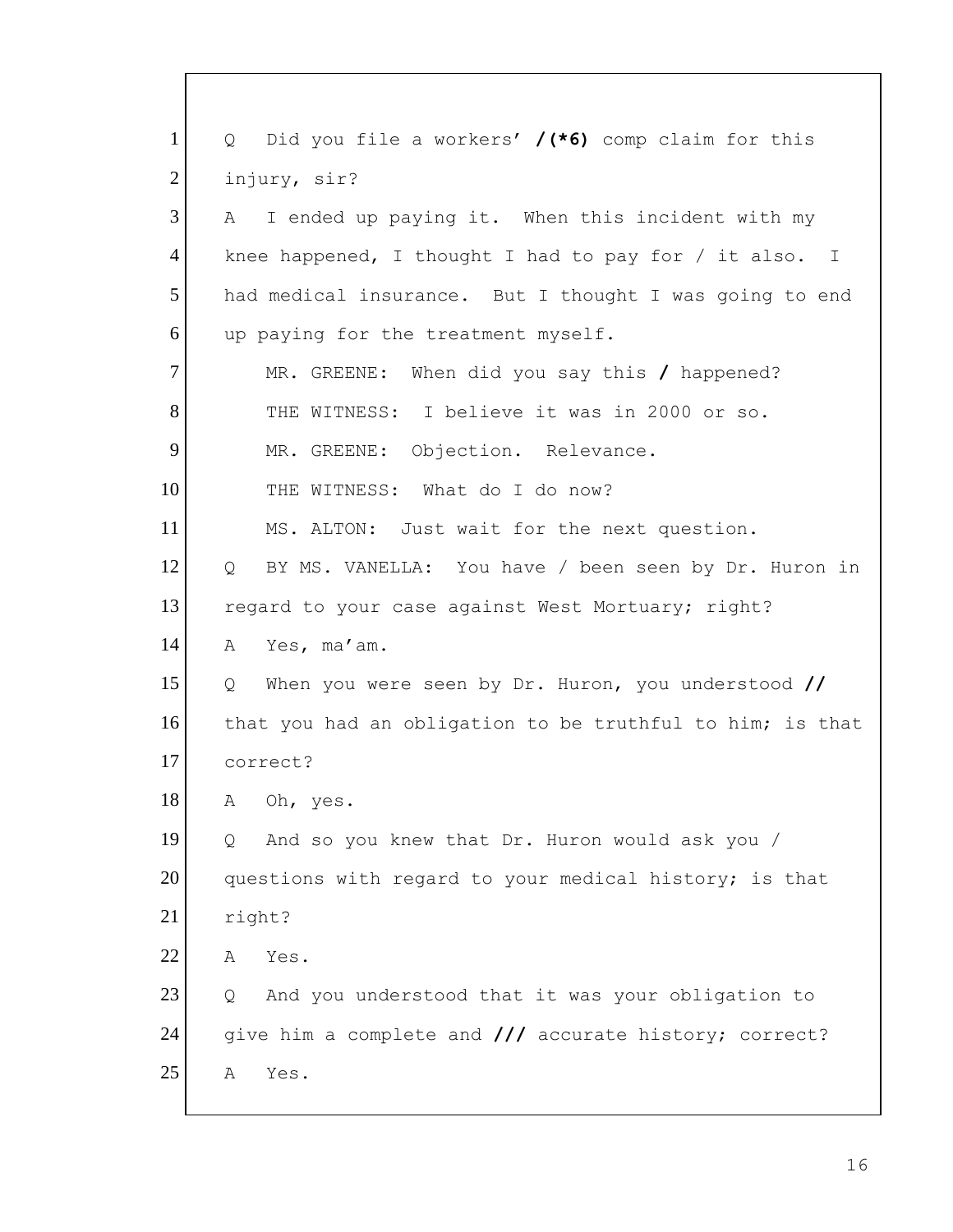| $\mathbf{1}$   | When you were seen by Dr. Huron, you told the doctor<br>Q     |
|----------------|---------------------------------------------------------------|
| $\overline{2}$ | that you had had a left ankle injury in 2002 while at         |
| 3              | work; right?                                                  |
| $\overline{4}$ | Yes.<br>A                                                     |
| 5              | And you told the doctor about your hernia in 2000;<br>$\circ$ |
| 6              | correct?                                                      |
| 7              | Α<br>Yes.                                                     |
| 8              | And did you tell Dr. $/(*)$ Huron about how the injury<br>Q   |
| 9              | happened, where you tripped over the flowerpot, injuring      |
| 10             | your right knee?                                              |
| 11             | Yes, ma'am.<br>А                                              |
| 12             | Did you tell Dr. Huron that you / went to see<br>Q            |
| 13             | Dr. Parsons as it related to when you had tripped over        |
| 14             | the flowerpot?                                                |
| 15             | Yes, ma'am.<br>А                                              |
| 16             | And did you describe to him the / level of pain that<br>Q     |
| 17             | you experienced on the day of the incident?                   |
| 18             | Do you mean like a number?<br>A                               |
| 19             | Just a number or what type of / pain you were having,<br>Q    |
| 20             | whether it was hot, sharp, stabbing.                          |
| 21             | Objection. Compound.<br>MS. ALTON:                            |
| 22             | MR. GREENE: Counsel, may I clarify with the witness?          |
| 23             | It might be helpful.                                          |
| 24             | MS. VANELLA: That would // be fine. Go ahead.                 |
| 25             |                                                               |
|                |                                                               |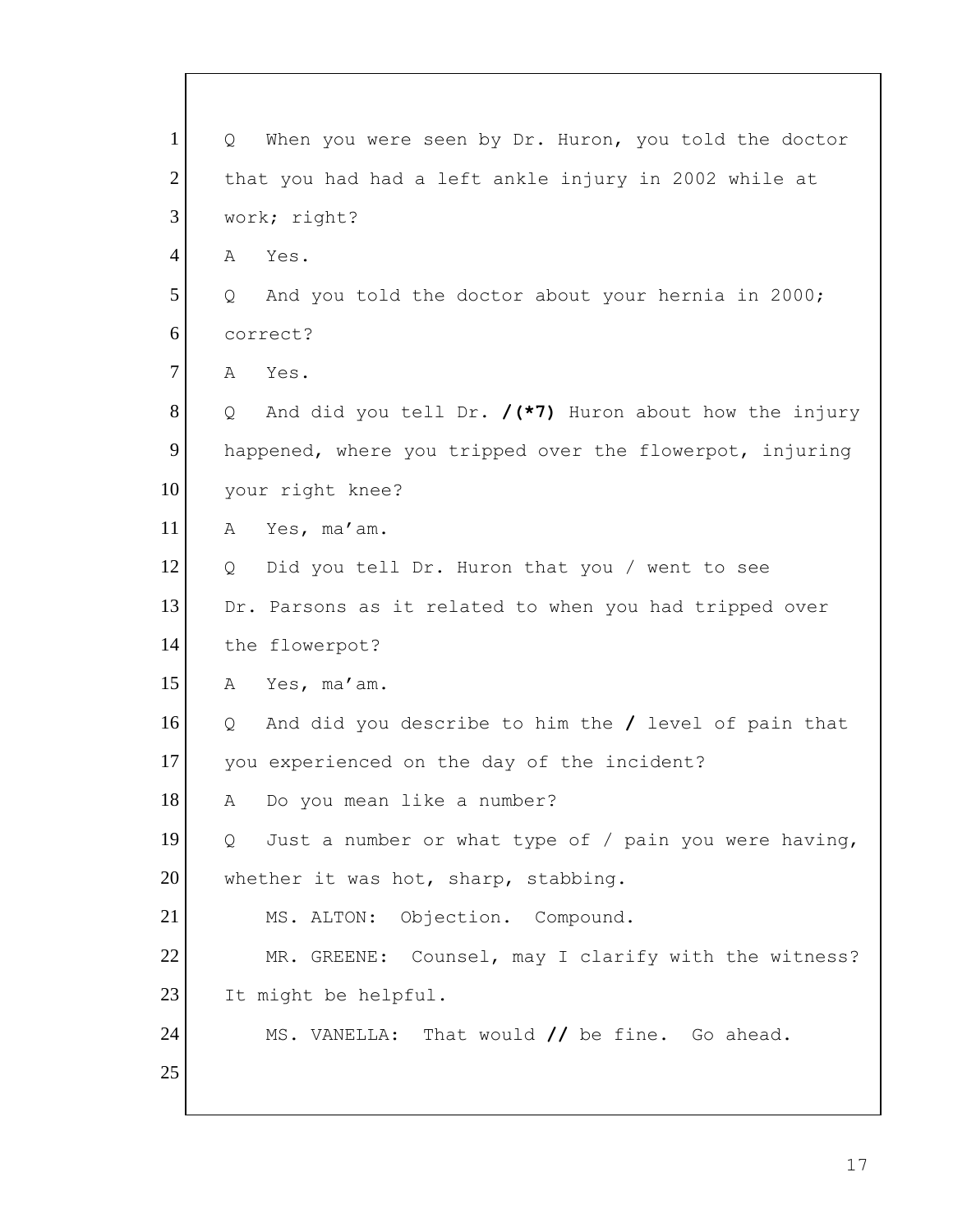| 1              | EXAMINATION                                                 |
|----------------|-------------------------------------------------------------|
| $\overline{2}$ | BY MR. GREENE: Mr. Maxwell, did you describe to<br>Q        |
| 3              | Dr. Huron the type of pain you were having to your right    |
| $\overline{4}$ | knee?                                                       |
| 5              | Yes.<br>A                                                   |
| 6              | Did / you tell Dr. Huron whether or not your right<br>Q     |
| $\overline{7}$ | knee pain ever got better, had gotten worse, or remained    |
| 8              | the same as a result of $//$ that incident?                 |
| 9              | Α<br>Yes, I did.                                            |
| 10             | What did you tell Dr. Huron?<br>Q                           |
| 11             | That, yes, I had pain. I told him that I had<br>A           |
| 12             | continuous pain.                                            |
| 13             | Q<br>You / informed Dr. Huron that your right knee pain     |
| 14             | had never resolved; is that correct?                        |
| 15             | Yes, that is correct.<br>A                                  |
| 16             | Is it true that you told him $/*(8)$ that the pain you<br>Q |
| 17             | were feeling just continued on?                             |
| 18             | Absolutely.<br>А                                            |
| 19             | Did you inform him that your right knee pain had<br>Q       |
| 20             | never decreased or gotten any / better?                     |
| 21             | MS. ALTON: Objection. That has been asked and               |
| 22             | answered. It is also compound.                              |
| 23             | MR. GREENE: I believe the record is unclear. I want         |
| 24             | to be sure I understand / the testimony.                    |
| 25             | MS. VANELLA: You can answer the question, sir.              |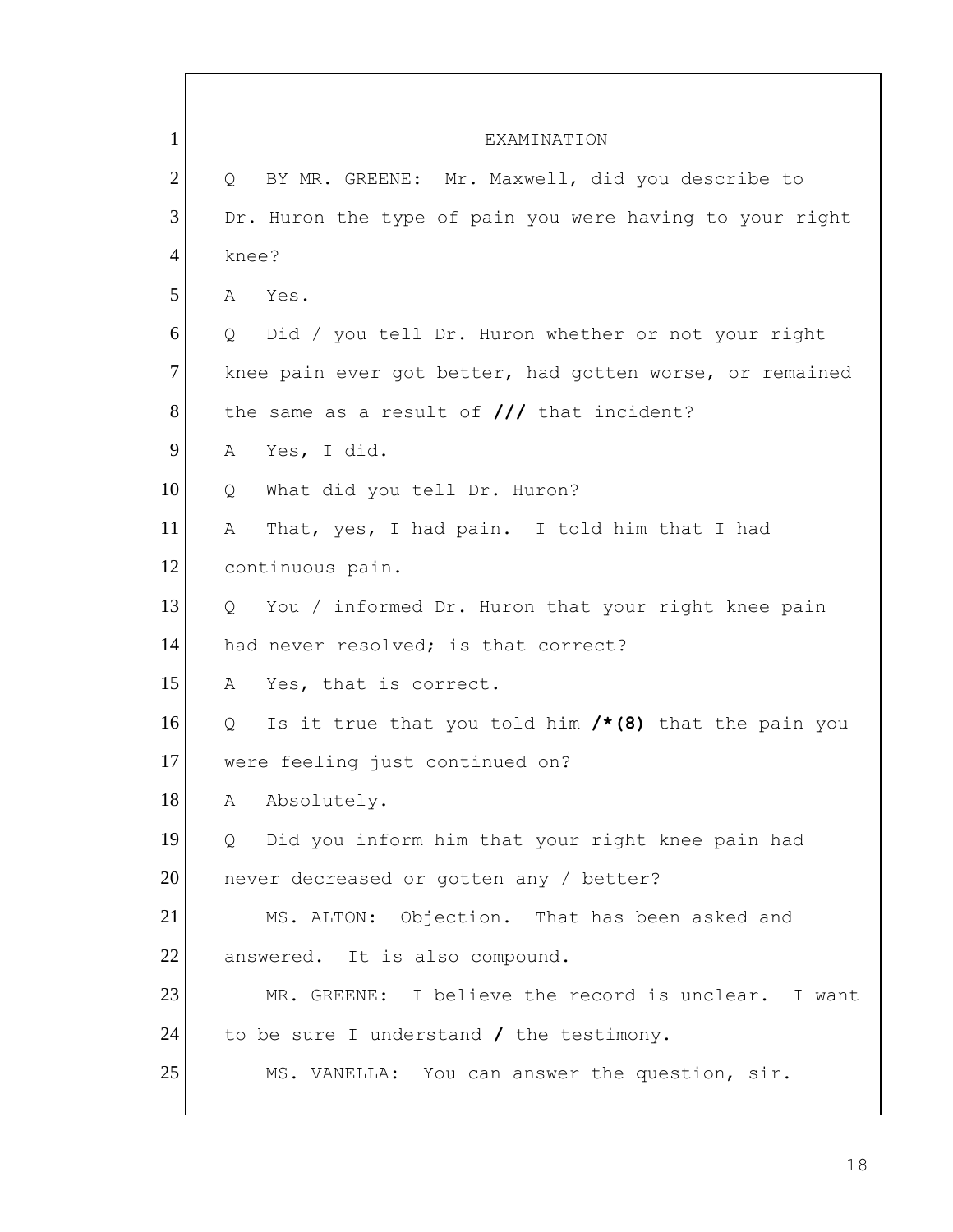| $\mathbf{1}$   | THE WITNESS: Well, I would answer if I knew what it        |
|----------------|------------------------------------------------------------|
| $\overline{2}$ | was.                                                       |
| 3              | BY MR. GREENE: Do you need me to repeat the /<br>$\circ$   |
| 4              | question?                                                  |
| 5              | Yes, please.<br>A                                          |
| 6              | Did you ever tell Dr. Huron that your right knee pain<br>Q |
| $\overline{7}$ | had improved?                                              |
| 8              | I don't remember discussing that with him exactly<br>A     |
| 9              | that $//$ way.                                             |
| 10             | Did you report to him that your knee pain had ever<br>Q    |
| 11             | worsened?                                                  |
| 12             | I mentioned to him that the pain continued. That is<br>A   |
| 13             | everything I / mentioned to him.                           |
| 14             | Did you inform him that it had worsened?<br>Q              |
| 15             | I believe so, yes. I informed him about that.<br>A         |
| 16             | Did you relate to him /// what you were physically<br>Q    |
| 17             | doing that made your right knee pain worse?                |
| 18             | No.<br>Α                                                   |
| 19             | Did you tell him when you were experiencing worse<br>Q     |
| 20             | right knee pain? /                                         |
| 21             | I do not understand the question.<br>A                     |
| 22             | MS. ALTON: Make sure you listen carefully.                 |
| 23             | MS. VANELLA: Counsel will clarify it for you.              |
| 24             | THE WITNESS: Good. Because I don't get what the            |
| 25             | question $/*(9)$ is.                                       |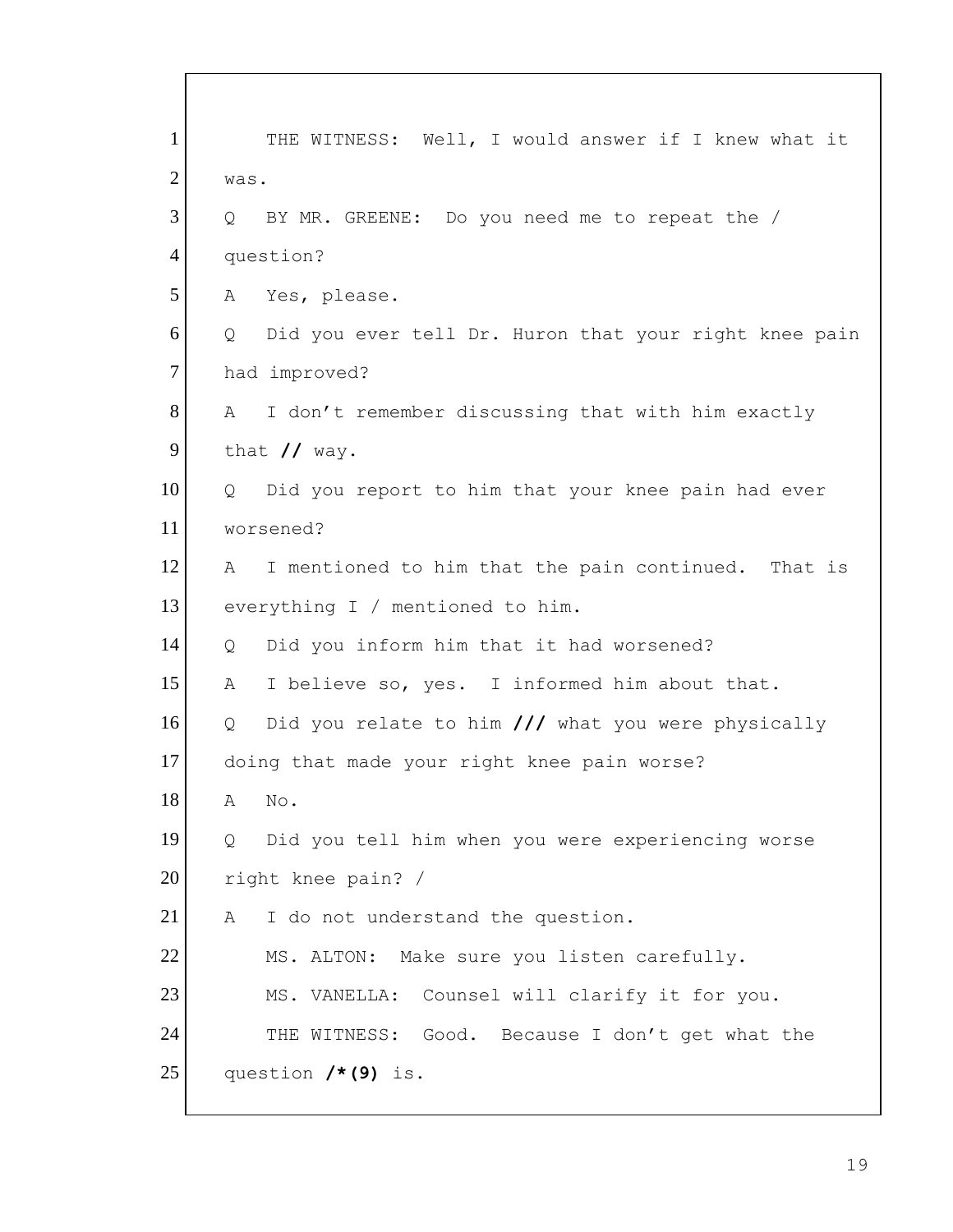| $\mathbf{1}$   | BY MR. GREENE: Well, did you ever tell Dr. Huron<br>$\circ$ |
|----------------|-------------------------------------------------------------|
| $\overline{2}$ | during what period of time your knee had worsened?<br>For   |
| 3              | example, did it get worse in / 2011? Did it get worse in    |
| $\overline{4}$ | 2012?                                                       |
| 5              | It was continuously painful. I was just trying to<br>A      |
| 6              | bear it.                                                    |
| 7              | When you tripped over $/$ that flowerpot, was the only<br>Q |
| 8              | pain you experienced the painfulness to your right knee?    |
| 9              | Yes, sir.<br>Α                                              |
| 10             | When did you first notice pain to your right / arm?<br>Q    |
| 11             | It was like in 2012. I do not remember when.<br>Α<br>Mostly |
| 12             | it was from digging and heavy lifting.                      |
| 13             | From digging and lifting? //<br>Q                           |
| 14             | Α<br>Yes.                                                   |
| 15             | Why is that?<br>Q                                           |
| 16             | MS. ALTON: That is argumentative.                           |
| 17             | Well, no, I only want more information.<br>MR. GREENE:      |
| 18             | MS. ALTON: My objection is for the record.                  |
| 19             | MS. VANELLA: You may answer, sir. Do / you remember         |
| 20             | the question?                                               |
| 21             | THE WITNESS: Well, because sometimes all the digging        |
| 22             | is by hand, and you use more of your arms. I lifted         |
| 23             | heavy items.                                                |
| 24             | BY MR. GREENE: When /// you initially started<br>Q          |
| 25             | noticing pain to your right arm in 2012, did the pain in    |